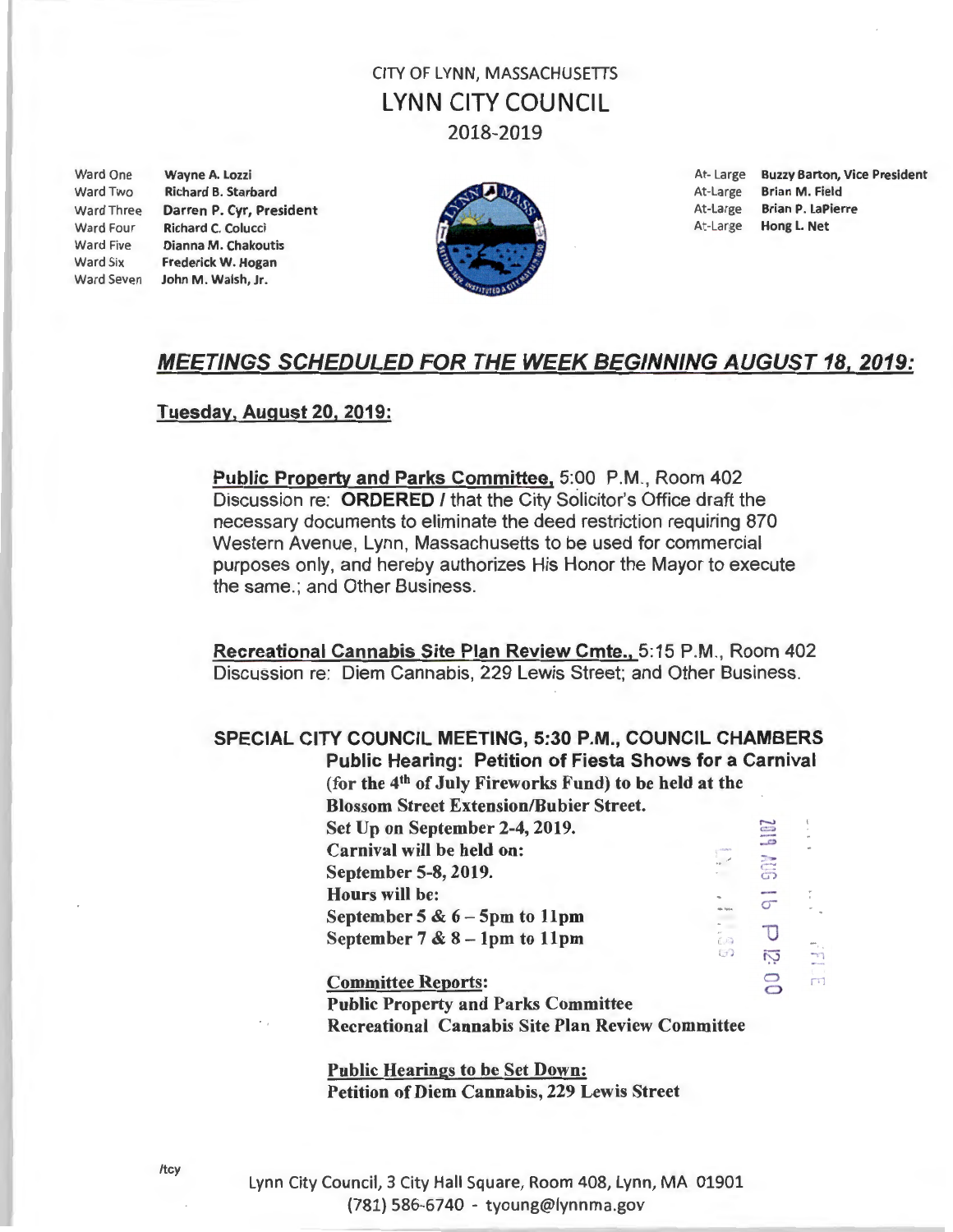# CITY OF LYNN, MASSACHUSETTS **LYNN CITY COUNCIL** 2018-2019

Ward One Ward Two Ward Four Ward Five Ward Six

Wayne A. Lozzi Richard B. Starbard Ward Three Darren P. Cyr, President Richard C. Colucci Dianna M. Chakoutis Frederick W. Hogan Ward Seven John M. Walsh, Jr.



At-Large Buzzy Barton, Vice President Brian M. Field At-Large Brian P. LaPierre At-Large Hong L. Net At-Large

### PUBLIC PROPERTY AND PARKS COMMITTEE TUESDAY, AUGUST 20, 2019 5:00 P.M. - ROOM 402

1. Discussion re: ORDERED / that the City Solicitor's Office draft the necessary documents to eliminate the deed restriction requiring 870 Western Avenue, Lynn, Massachusetts to be used for commercial purposes only, and hereby authorizes His Honor the Mayor to execute the same.

#### 2. OTHER BUSINESS

/tcy

Lynn City Council, 3 City Hall Square, Room 408, Lynn, MA 01901 (781) 586-6740 - tyoung@lynnma.gov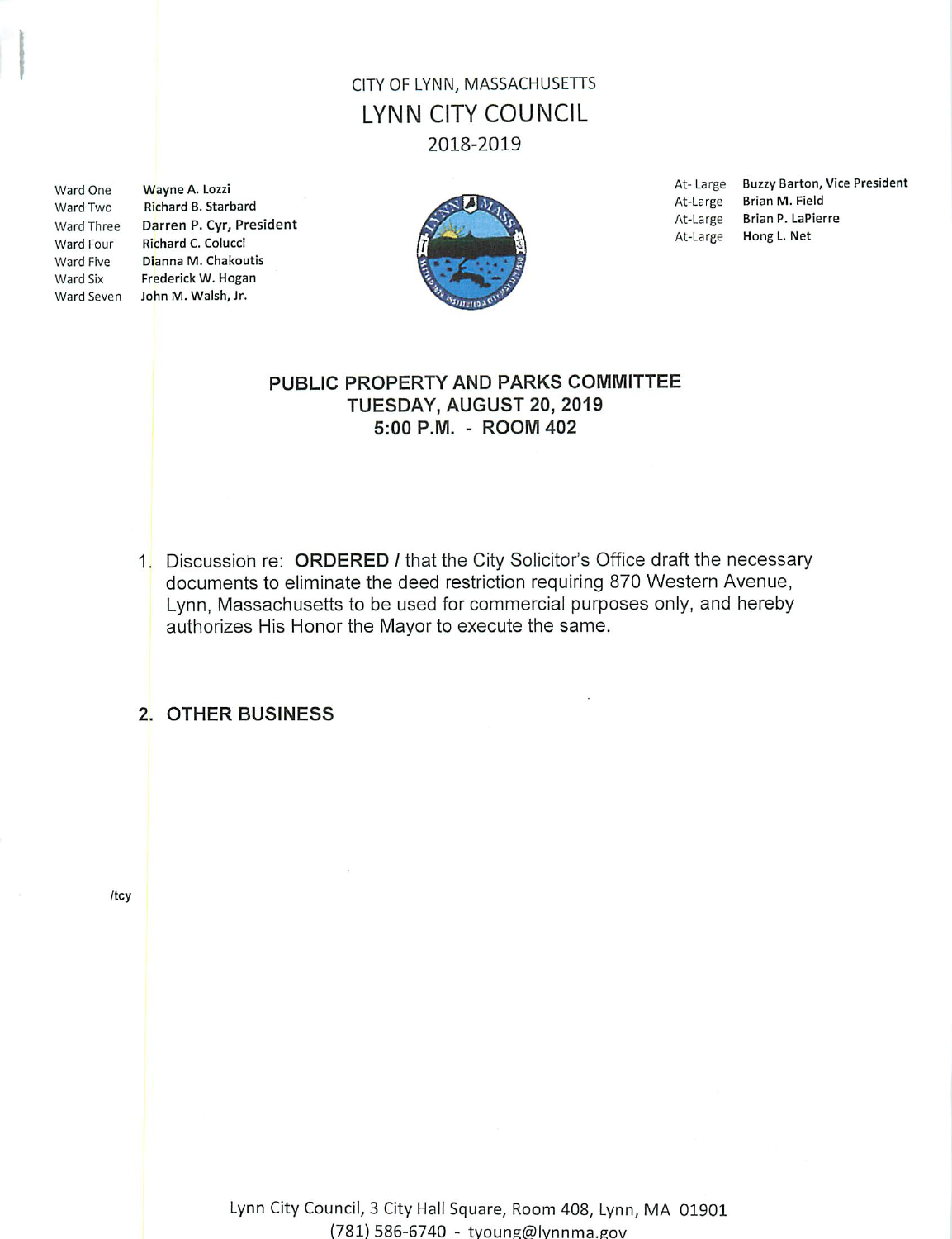# CITY OF LYNN, MASSACHUSETTS **LYNN CITY COUNCIL** 2018-2019

Ward One Ward Two Ward Four **Ward Five** Ward Six

Wayne A. Lozzi Richard B. Starbard Ward Three Darren P. Cyr, President Richard C. Colucci Dianna M. Chakoutis Frederick W. Hogan Ward Seven John M. Walsh, Jr.



**Buzzy Barton, Vice President** At-Large Brian M. Field At-Large At-Large **Brian P. LaPierre** At-Large Hong L. Net

### RECREATIONAL CANNABIS SITE PLAN REVIEW COMMITTEE AGENDA TUESDAY, AUGUST 20, 2019 5:15 P.M. - ROOM 402

- Discussion re: Diem Cannabis, 229 Lewis Street  $1.$
- 2. **OTHER BUSINESS**

/tcy

Lynn City Council, 3 City Hall Square, Room 408, Lynn, MA 01901 (781) 586-6740 - tyoung@lynnma.gov